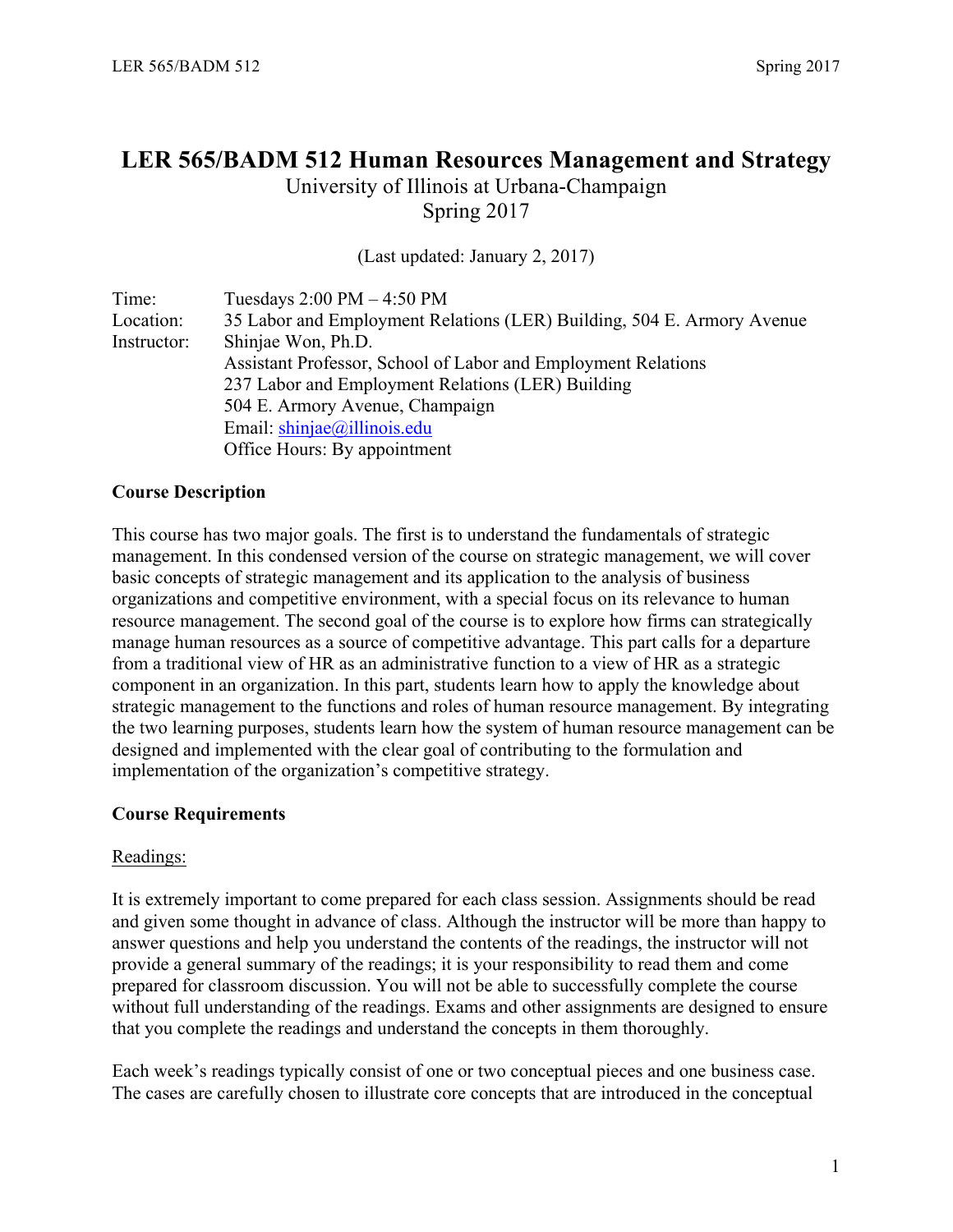pieces. The cases are intended to help you understand the concepts in a real-world setting and to provide the basis for class discussion. Some information may seem dated, but consider it as relevant information that helps us understand historical background of the organizations. The cases are not intended to provide up-to-date information about the companies. Keep in mind that our goal is to learn the underlying the concepts rather than to know more about the specific companies or industries featured in the cases.

#### Participation:

Active student participation is essential to the success of the course. Your ability to contribute comments that are relevant and insightful is highly valued in this course. You may be cold-called to contribute to the class discussion. Participation will be worth 10 percent of the course grade.

#### Attendance:

Attendance is required at all class sessions. Attendance includes arriving on time and remaining until the end of the session. If you know ahead of time that you cannot attend class due to illness or civic duty (court appearance, jury duty, etc.), please notify the instructor immediately.

#### Midterm examination:

There will be one midterm exam on **March 14th**. Please mark your calendar. There will be no make-up exams, except for extraordinary circumstances. For such circumstances, arrangements must be made at least one week prior to the exam date and official documentations must be submitted. More specific guidelines for the exam will be announced later. The exam will be worth 30 percent of the course grade.

#### Final examination:

There will be one final take-home exam (date TBA). The exam will be worth 30 percent of the course grade.

#### Team project:

Students will be assigned to project teams of 4-5 people each. Each team will jointly conduct a research project, co-author a term paper, and make an in-class presentation. At the end of the project, members will rate one another's performance on the project, and those ratings will affect your team project grade. An example of the peer evaluation form is found at the end of this syllabus.

The team project is to study a real organization, using the concepts and methods you learn in this course, prepare a report that identifies the organization's problems related to HR management and strategy, and propose actions that solve problems and raise performance. Your goal is to devise a strategy that aims to improve organizational performance; your tool is HR. In doing this, you should adopt the clinical pose of a management consultant, endeavoring to understand the root causes of the problems, and to propose actions that solve problems.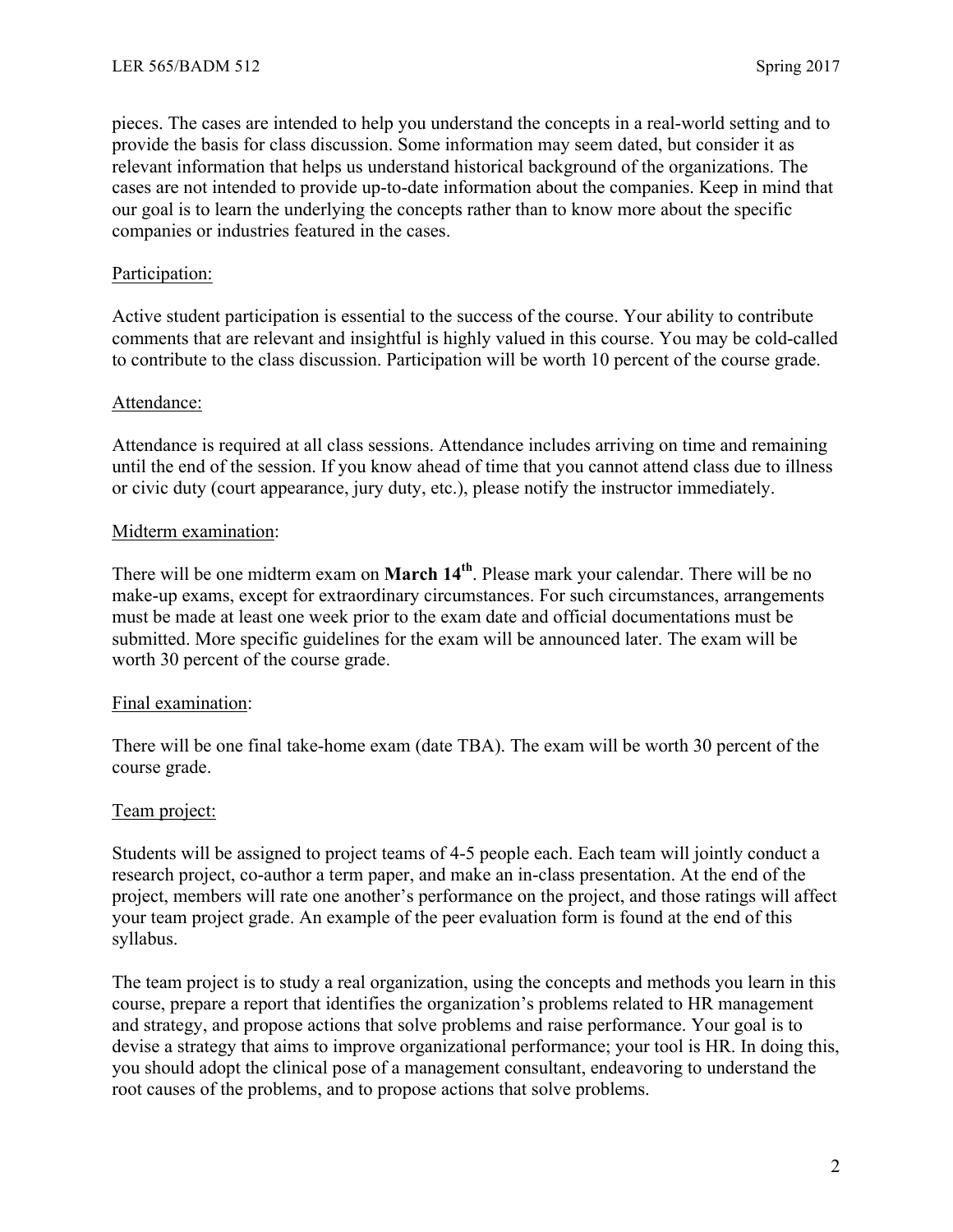The organization you study could be somewhere you (or someone in your team) have actual contacts, so you can possibly visit them and talk to them, or an organization that you can indirectly study through secondary materials (such as media coverage and financial reports). Any organization (for-profit private organizations, non-profit and public organizations) can be a subject, as long as they manage human resources, care about organizational performance, and are situated in a competitive environment. Avoid organizations that are situated in a complete monopoly due to industry constraints or public interest (for example, military organizations or fire department). Avoid organizations that consist solely of full-time students or volunteers; a majority of the members in the organization must be paid employees. Do not study fraternities or sororities. If necessary, you may use a pseudonym for the organization to protect its identity. A list of organizations that students studied in the past is found at the end of this syllabus. All teams are strongly encouraged to consult the instructor before finalizing your choice of the organization.

Gather information and data, both quantitative and qualitative, through appropriate channels such as published documents, reports, websites, interviews with key members, and/or observations at the work place if possible. Think carefully about how reliable the information is. Make efforts to obtain information from multiple sources, rather than relying on a single source—for example, one or two employees' opinion may not be representative of what is really going on at the organization.

Select a problem or issue (or a set of related issues). The range of options is large, but the requirements are:

(a) the issue should concern the role of human resource management as a source of competitive advantage at the organizational level, and (b) it should be both relevant and important to the organization you select.

Your choice of the problem or issue should be directly relevant to the course; otherwise your project will not earn full credits. Specifically, a project that solely focuses on internal HR issues without any explicit linkage to competitive strategy and external environment will earn a low score. As stated in (a) above, it should focus on the issues at the level of the *organization* you study, not at the level of the HR function (i.e., HR department). As stated in (b) above, it is important to demonstrate that the issues you choose have a real impact on the success of the organization.

Once you have chosen an organization to study, the research method, and an issue or problem to explore, your analysis should be primarily based on concepts and methods you learn from the class. Your analysis may be either quantitative or qualitative. In either case, it should be based on sound logic. Your analysis should be concrete enough to generate some practical recommendations to the organization you study. Do not use popular HR techniques without thinking about its connection to the organization's strategy. You should have a strong rationale for your choice of HR tools. How would your choice of HR management fit the strategy and enhance performance? Why should the organization spend money and resources to implement your recommendations?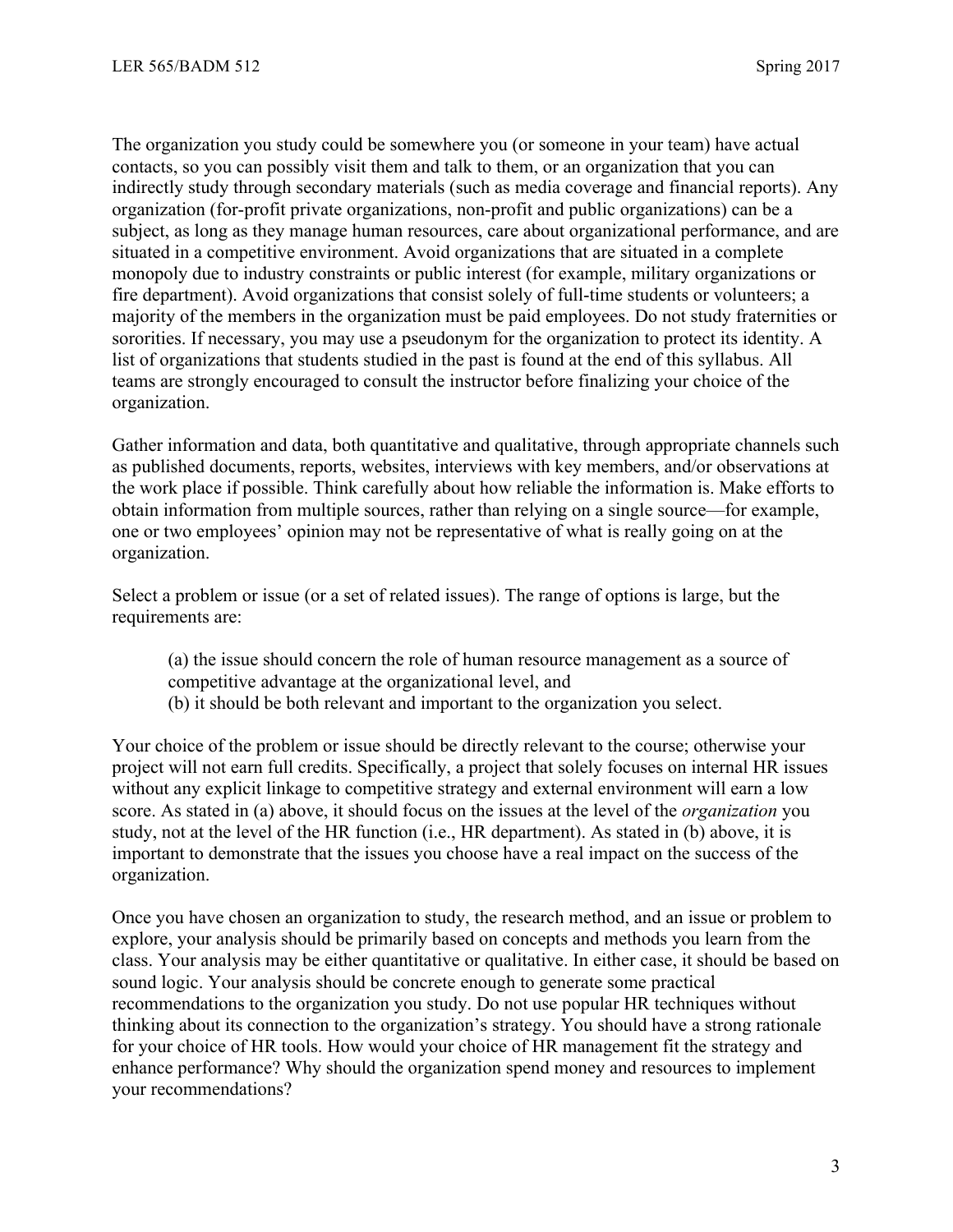The actual process of the project will have the following five steps:

- **Step 1.** Team Project Report #1. A 3 page (1 page for each of the 3 organizations list them in the order of preference), double-spaced note that includes the names (real names or pseudonyms) of the organization, industry, products/services, and the reason why your team chose these organizations. Submit it through Compass (SafeAssign). Due **February 28th**. Late reports will not be accepted.
- **Step 2.** Team Project Report #2. A note that outlines the research plan. The report should contain information about the division of tasks among the team members, internal deadlines and the potential data sources. Submit it through Compass (SafeAssign). Due **March 7th**. Late reports will not be accepted.
- **Step 3.** Final draft (optional), no longer than 15 pages in total (up to 10 pages of text, and up to 5 pages of bibliography and exhibits such as graphs and tables), doublespaced. Due **April 18<sup>th</sup>** in order to receive feedback from the instructor.
- **Step 4.** Oral presentation in class on **May 2nd**. All members of the team should participate in the presentation. The audience (i.e., your classmates) will grade the presentations. A sample of presentation grading form is found at the end of this syllabus.
- **Step 5.** Final paper, no longer than 16 pages in total (1 page cover, up to 10 pages of text, and up to 5 pages of bibliography and exhibits such as graphs and tables), doublespaced. Submit through Compass (SafeAssign). Due **May 9th**. Late papers will not be accepted.

The deadlines and guidelines with more details will be announced later. Throughout the project, you are encouraged to consult your instructor regarding any methodological, conceptual, or analytical issues.

| <b>ASSINGMENTS</b>      | PERCENTAGE OF THE TOTAL GRADE |
|-------------------------|-------------------------------|
| Midterm examination     | $30\%$                        |
| Final examination       | 30%                           |
| Participation           | 10%                           |
| Team project            | 30%                           |
| 1st team project report | 5%                            |
| 2nd team project report | 5%                            |
| Oral presentation       | 10%                           |
| Final project paper     | 10%                           |

Below is the summary of the assignments along with the percentage of the total grade.

When all assignments have been completed, each assignment will be weighted by the above percentages and added to calculate the total score. The final letter grade will be based on the following scale:

| <b>LETTER GRADE</b> | <b>TOTAL SCORE</b> |
|---------------------|--------------------|
|                     | 93-100             |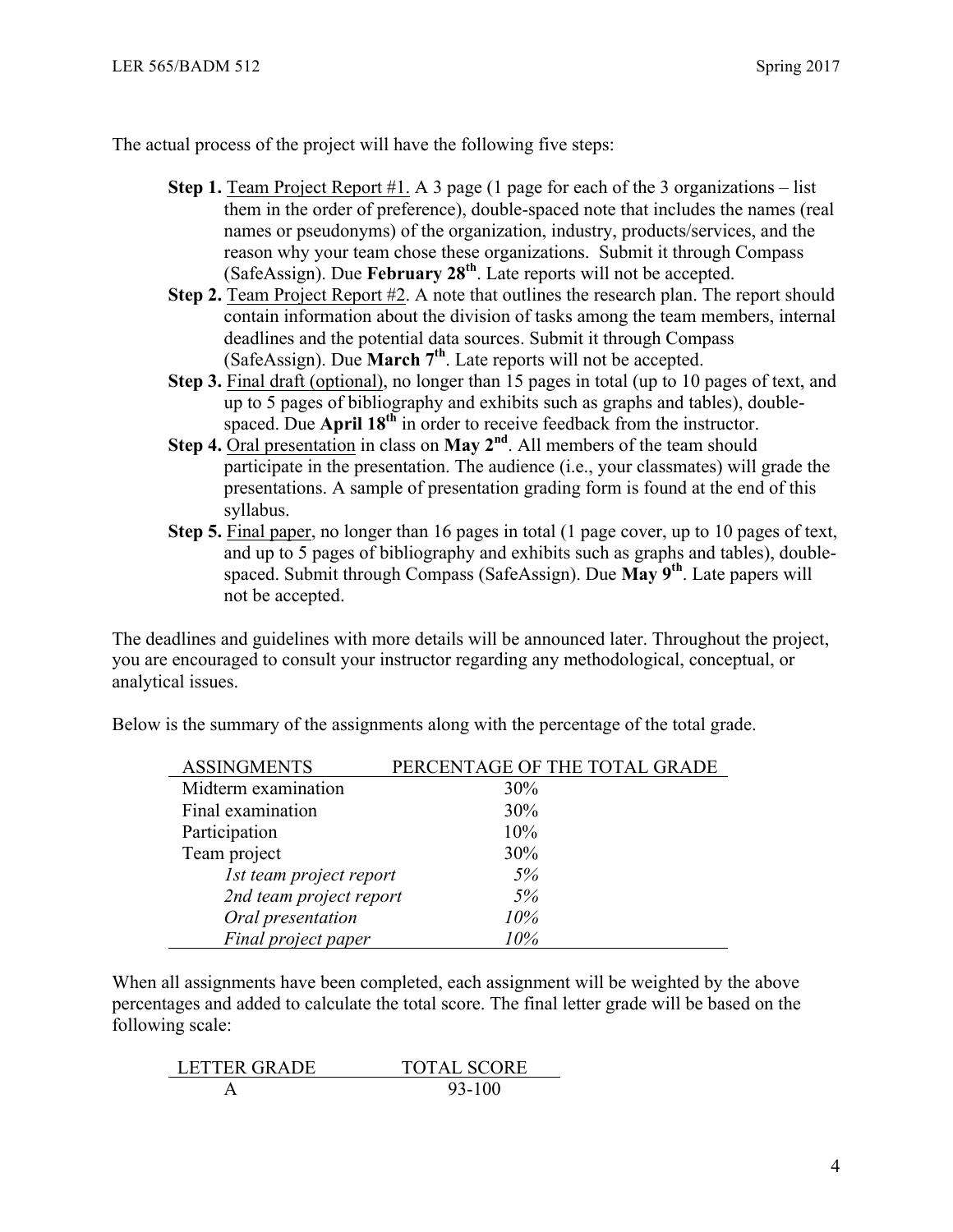| 90-92.9 |
|---------|
| 87-89.9 |
| 83-86.9 |
| 80-82.9 |
| 77-79.9 |
| 73-76.9 |
| 70-72.9 |
| 67-69.9 |
| 63-66.9 |
|         |

#### **Course Materials**

- 1. **Compass**. Some readings in PDF are available on the Illinois **Compass 2g** website for this course.
- 2. **Harvard Business Publishing website**. Some readings are available for purchase on the Harvard Business Publishing website (link TBA). When you first visit the website, you will be asked to register. Then, you will be able to view the cases assigned to this course and purchase them online.

On the course schedule below, each reading has its source noted in the brackets (e.g., **[Compass]**).

#### **Course Website**

A website for this course (LER 565) will be set up at Illinois **Compass 2g**: https://compass2g.illinois.edu/. Required readings, PowerPoint slides and useful resources will be posted there. Please check frequently for updates. You will submit team project assignments through Compass (using the SafeAssign feature). When the level of class attendance declines, the instructor may reduce the amount of information contained in the PowerPoint slides posted on Compass in order to encourage attendance.

#### **Course Policies**

- Cell phones and any other communication devices must be turned off during the class.
- Laptop use in the classroom is strictly limited to note taking. Personal emails, instant messaging, social network websites, Internet browsing, or any other use unrelated to the class are highly distracting for other students and thus is not allowed. If such an incidence occurs, you will lose the privilege to use a laptop in the classroom.
- If you violate these policies, you may be asked to leave.

#### **Academic Integrity**

In order to maintain a vigorous and healthy learning environment in the classroom, it is critical that no member of the class engage in or tolerate academic fraud, such as cheating or plagiarism. We believe strongly in giving certain liberties to students, and in return we expect honest and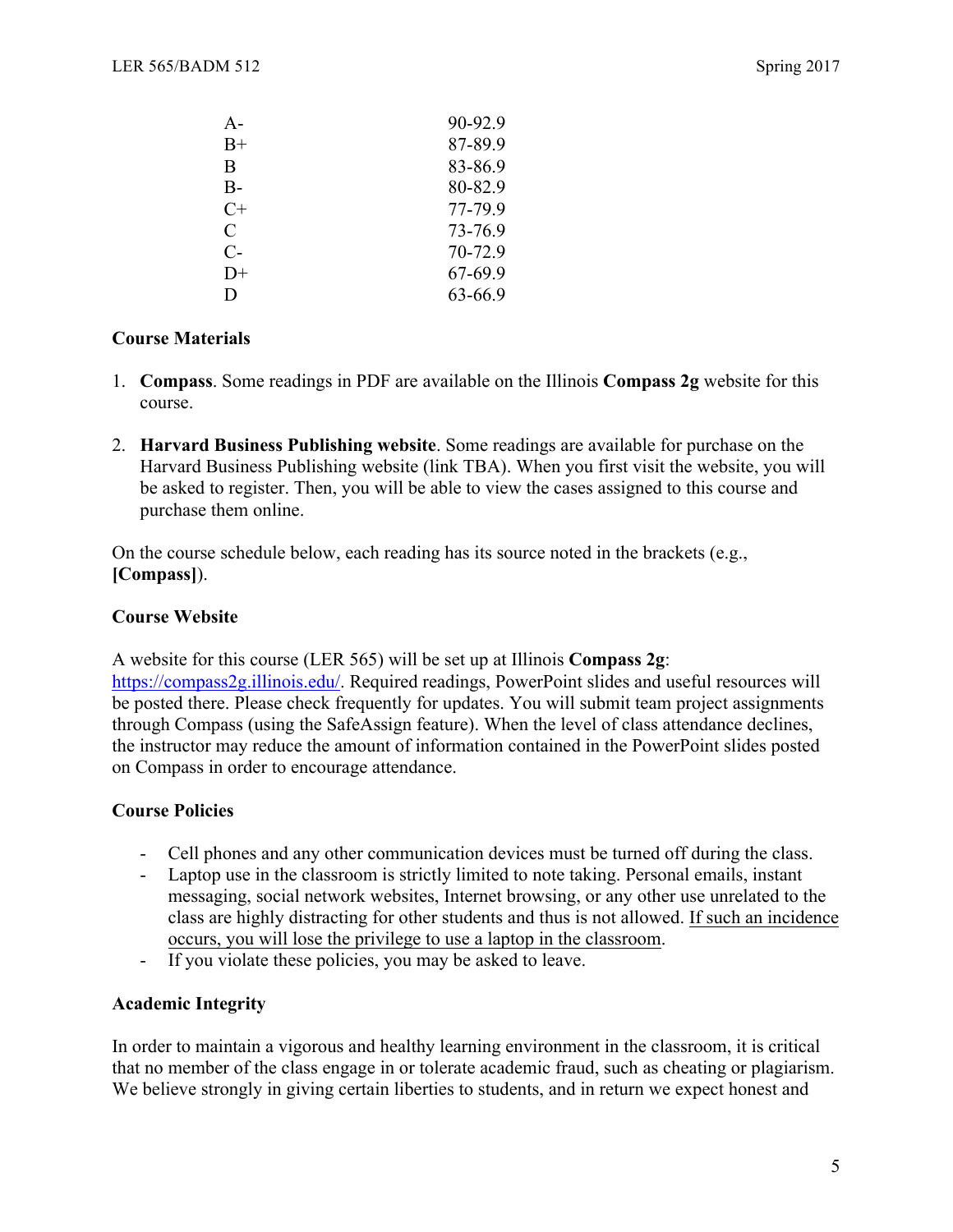honorable conduct, including compliance with the University of Illinois' Student Code (see http://admin.illinois.edu/policy/code for details).

Since our reading materials and discussion topics include examples from well-known companies, it is often the case that relevant information can be found in the sources other than designated course materials (for example, the Internet, magazines, newspaper, etc.). Whereas referring to external sources is fine and encouraged, it may be tempting to use or copy information from such sources in your course assignment *without proper acknowledgement of the sources*. Such action is considered **plagiarism** and strictly prohibited. Brief guidelines about what constitutes plagiarism and how to avoid it will be provided during the class, but it is ultimately the students' responsibility to educate themselves about the risk of plagiarism and avoid committing it. Carefully review the University policy governing academic integrity and plagiarism, including the Student Code Article 1, Part 4, §1-402 "Infractions of Academic Integrity" (http://admin.illinois.edu/policy/code/article1\_part4\_1-402.html). Not knowing the policy is not an excuse.

This policy applies to **all** written assignments of this course, including team project reports, final paper, and exam answers. Any incidence of plagiarism will be handled according to the official University policies and reported to the University administration.

To discourage plagiarism, all assignments will be submitted through **SafeAssign**, a plagiarism prevention service offered through Illinois Compass 2g. SafeAssign automatically scans all submitted texts, checks them against various databases, and flags unoriginal contents in student papers. Detailed instructions about how to submit papers through SafeAssign will be provided later.

#### **How to Contact Me**

If you have any questions or concerns about the subject matter or your performance in this course, I urge you to contact me; sooner is better than later, but anytime is better than no time. One of the easiest ways to communicate with me is by email at  $\frac{\text{shinjae}}{\text{allinois.edu}}$ .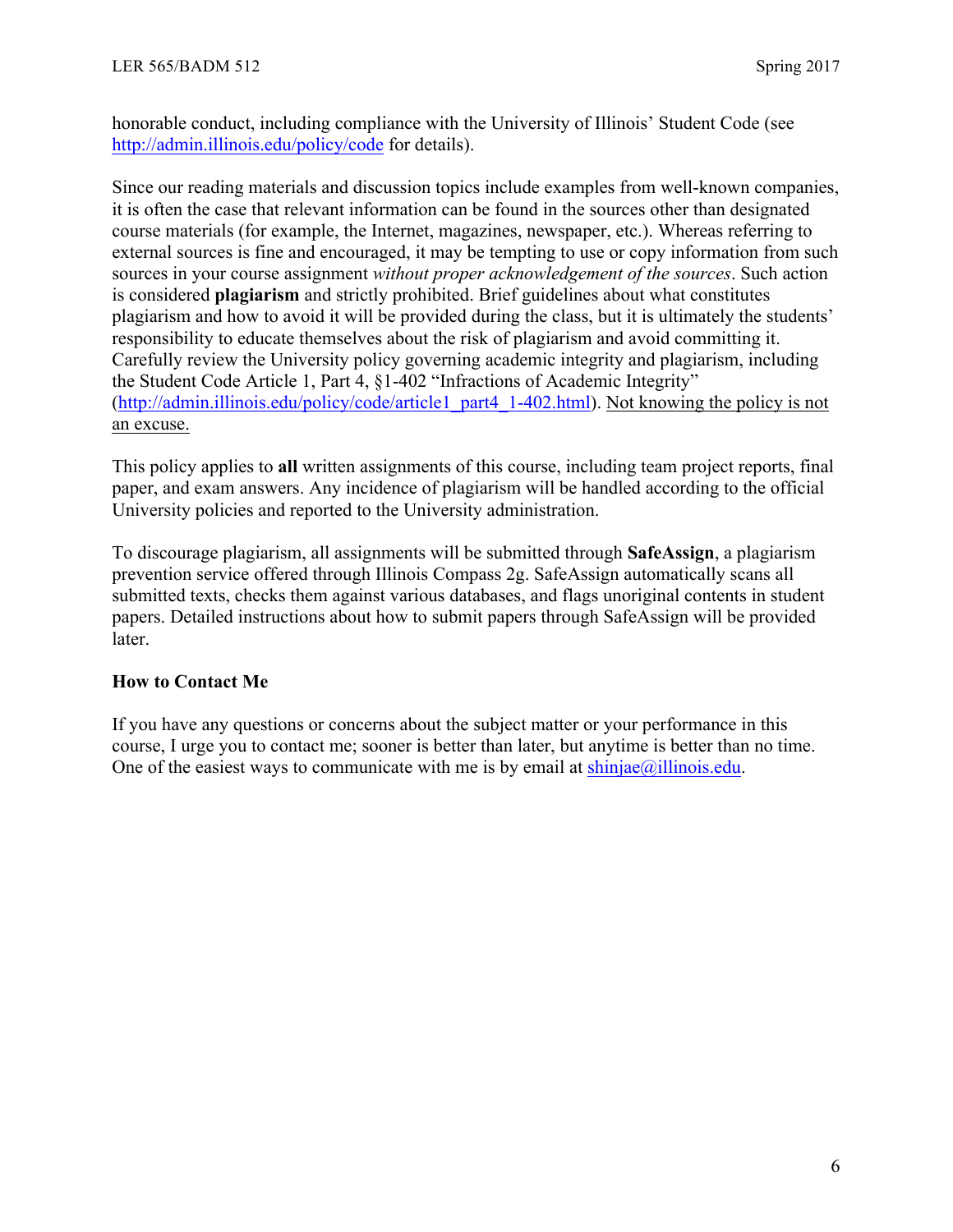#### **Schedule**

| Week 1 | Jan 17 | <b>Course Introduction</b><br>- David J. Collis & Michael G. Rukstad. 2008. "Can you say what<br>your strategy is?" Harvard Business Review, 86(4): 82–90.<br>[Compass]<br>- Ram Charan, Dominic Barton, and Dennis Carey. 2015. "People<br>Before Strategy: A New Role for the CHRO" Harvard Business<br>Review, July/August. [Compass]                                                                                                                                             |
|--------|--------|--------------------------------------------------------------------------------------------------------------------------------------------------------------------------------------------------------------------------------------------------------------------------------------------------------------------------------------------------------------------------------------------------------------------------------------------------------------------------------------|
| Week 2 | Jan 24 | <b>External Analysis</b><br>- Michael E. Porter. 1979 [2008]. "The Five Competitive Forces<br>that Shape Strategy." Harvard Business Review, March-April 1979<br>[Reprinted in January 2008]. [Compass]<br>- Case: Cola Wars Continue: Coke and Pepsi in 2010 (Harvard<br>Business School case #9-711-462) [Harvard Business<br><b>Publishing</b>                                                                                                                                    |
| Week 3 | Jan 31 | <b>Generic Strategies</b><br>- Michael E. Porter. 1980. Competitive Strategy. New York: Free<br>Press. Chapter 2, "Generic Competitive Strategies," pp. 34-46.<br>[Compass]<br>- Pankaj Ghemawat & Jan Rivkin. 1998. "Creating Competitive<br>Advantage." Harvard Business School note #9-798-062 [Harvard]<br><b>Business Publishing</b><br>- Case: Bang & Olufsen: Design Driven Innovation (Harvard<br>Business School case #9-607-016) [Harvard Business<br><b>Publishing</b>    |
| Week 4 | Feb 7  | <b>Guest Lecture (TBA)</b>                                                                                                                                                                                                                                                                                                                                                                                                                                                           |
| Week 5 | Feb 14 | <b>Vertical Integration</b><br>- Mikolaj Jan Piskorski. 2005. "Note on Corporate Strategy."<br>Harvard Business School note #9-705-449. [Harvard Business]<br><b>Publishing</b><br>- Jay Barney. 1999. "How a Firm's Capabilities Affect Boundary<br>Decisions." Sloan Management Review 40(3): 137-145.<br>[Compass]<br>- Case: The Walt Disney Company and Pixar Inc.: To Acquire or<br>Not to Acquire? (Harvard Business School case #9-709-462)<br>[Harvard Business Publishing] |
| Week 6 | Feb 21 | <b>Diversification</b><br>- Michael E. Porter. 1987. "From Competitive Advantage to<br>Corporate Strategy." Harvard Business Review, May-June.<br>[Compass]                                                                                                                                                                                                                                                                                                                          |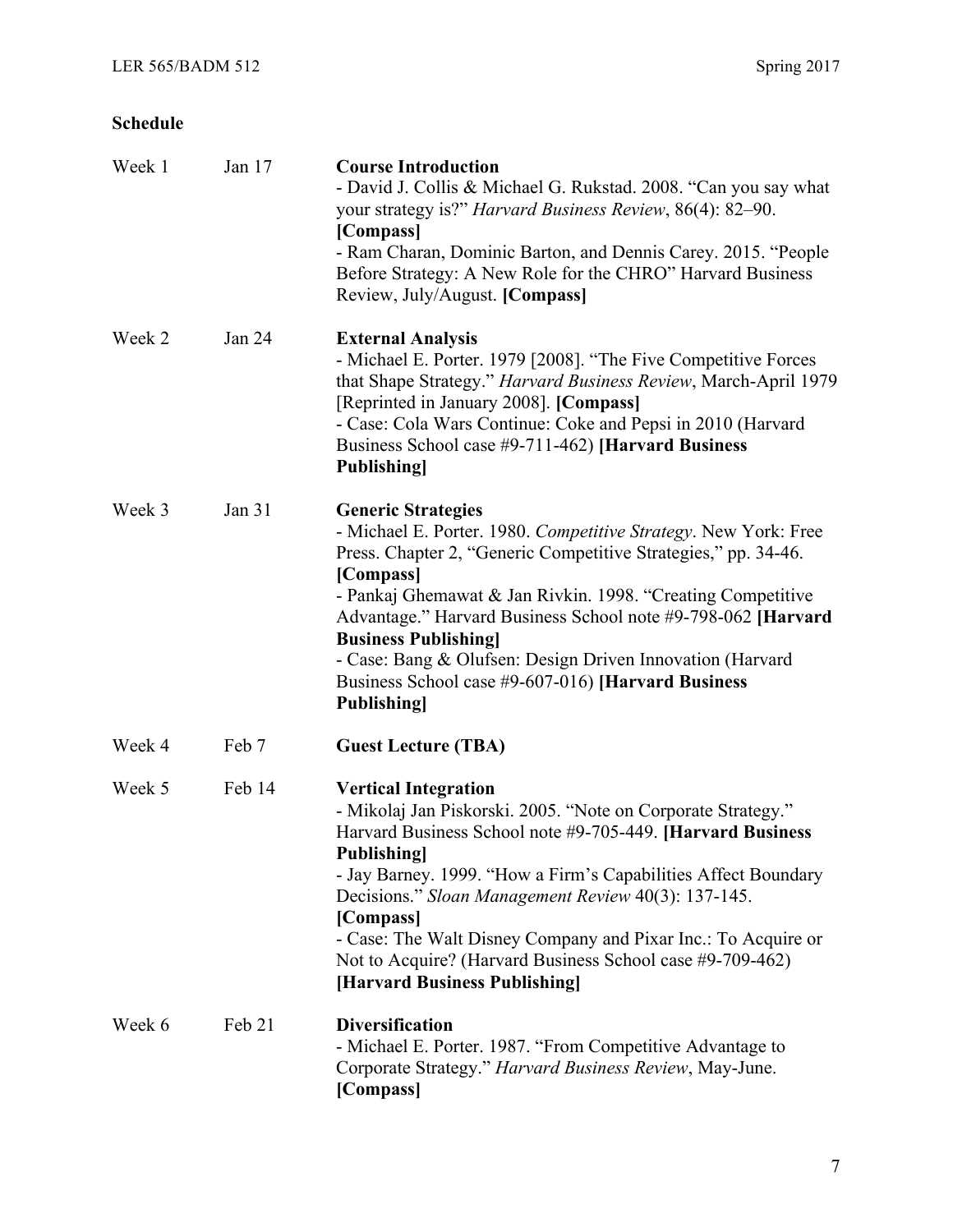|         |        | - Cynthia A. Montgomery. 1994. "Corporate Diversification."<br>Journal of Economic Perspectives 8(3): 163-178. [Compass]<br>- Case: Newell Company: Corporate Strategy (Harvard Business<br>School case #9-799-139) [Harvard Business Publishing]                                                                                                                                                                                                                                                                                                                                                                               |
|---------|--------|---------------------------------------------------------------------------------------------------------------------------------------------------------------------------------------------------------------------------------------------------------------------------------------------------------------------------------------------------------------------------------------------------------------------------------------------------------------------------------------------------------------------------------------------------------------------------------------------------------------------------------|
| Week 7  | Feb 28 | <b>Internal Analysis</b><br>- Jay Barney. 1991. "Firm Resources and Sustained Competitive<br>Advantage." Journal of Management 17(1): 99-120. [Compass]<br>- J. Bruce Harreld, Charles O'Reilly, & Michael Tushman. 2007.<br>"Dynamic Capabilities at IBM: Driving Strategy Into Action."<br>California Management Review, 49(4): 21-43 [Compass]<br>- Case: Southwest Airlines (Thunderbird School of Global<br>Management case #TB0333) [Harvard Business Publishing]                                                                                                                                                         |
| Week 8  | Mar 7  | <b>Review</b>                                                                                                                                                                                                                                                                                                                                                                                                                                                                                                                                                                                                                   |
| Week 9  | Mar 14 | Midterm Exam (in class)                                                                                                                                                                                                                                                                                                                                                                                                                                                                                                                                                                                                         |
| Week 10 | Mar 21 | <b>Spring Break</b>                                                                                                                                                                                                                                                                                                                                                                                                                                                                                                                                                                                                             |
| Week 11 | Mar 28 | <b>Strategic HR Management</b><br>- Patrick M. Wright, Gary C. McMahan, and Abagail McWilliams.<br>1994. "Human Resources and Sustained Competitive Advantage:<br>A Resource-based Perspective." International Journal of Human<br>Resource Management 5(2): 301-326. [Compass]<br>- Case: ARISE: A Destination-for-a-Day Spa (Harvard Business)<br>School case #9-913-521) [Harvard Business Publishing]                                                                                                                                                                                                                       |
| Week 12 | Apr 4  | <b>High Performance Work Systems</b><br>- Jeffrey Pfeffer. 1998. The Human Equation: Building Profits by<br>Putting People First. Boston, MA: Harvard Business School Press.<br>Chapter 3 "Seven Practices of Successful Organizations," pp.64-<br>98. [Compass]<br>- Mark A. Huselid. 1995. "The Impact of Human Resource<br>Management Practices on Turnover, Productivity, and Corporate<br>Financial Performance." Academy of Management Journal 38(3):<br>635-672. [Compass]<br>- Case: The Aberdeen Experiment (University of Virginia Darden<br>Business Publishing case #UV4297) [Harvard Business<br><b>Publishing</b> |
| Week 13 | Apr 11 | <b>Employee Empowerment</b><br>- Gretchen M. Spreitzer and David Doneson. 2005. "Musings on<br>the Past and Future of Employee Empowerment." Handbook of<br>Organizational Development. Thousand Oaks: Sage [Compass]                                                                                                                                                                                                                                                                                                                                                                                                           |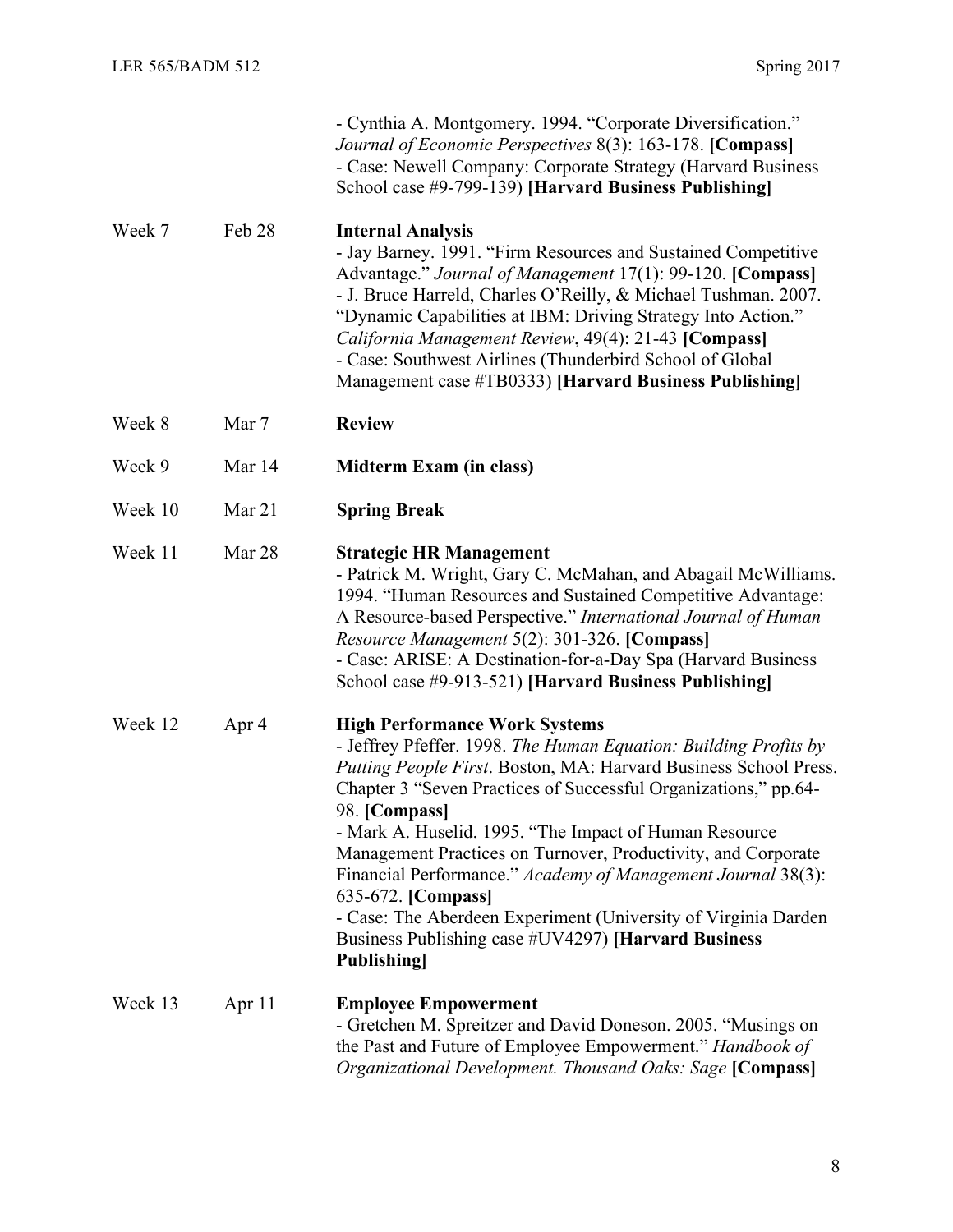|         |          | - Case: RL Wolfe: Implementing Self-Directed Teams (Harvard<br>Business School case #4063; audio version is not necessary)<br>[Harvard Business Publishing]                                                                                                                                                                                                                                                                                                                                                                                                                            |
|---------|----------|----------------------------------------------------------------------------------------------------------------------------------------------------------------------------------------------------------------------------------------------------------------------------------------------------------------------------------------------------------------------------------------------------------------------------------------------------------------------------------------------------------------------------------------------------------------------------------------|
| Week 14 | Apr $18$ | <b>Flexible Employment System</b><br>- Gerry Rodgers. 2007. "Labour Market Flexibility and Decent<br>Work" DESA Working Paper No. 47 [Compass]<br>- E. Jeffrey Hill, Joseph G. Grzywaczb, Sarah Allena, Victoria L.<br>Blancharda, Christina Matz-Costac, Sandee Shulkinc, and Marcie<br>Pitt-Catsouphes. 2008. "Defining and Conceptualizing Workplace<br>Flexibility." Community, Work & Family 11(2): 149-163<br>[Compass]<br>- Case: AT&T Resource Link: Revisioning the Managerial<br>Workforce (Harvard Business School case #9-497-004) [Harvard]<br><b>Business Publishing</b> |
| Week 15 | April 25 | Team meetings                                                                                                                                                                                                                                                                                                                                                                                                                                                                                                                                                                          |
| Week 16 | May 2    | <b>Team Presentations</b>                                                                                                                                                                                                                                                                                                                                                                                                                                                                                                                                                              |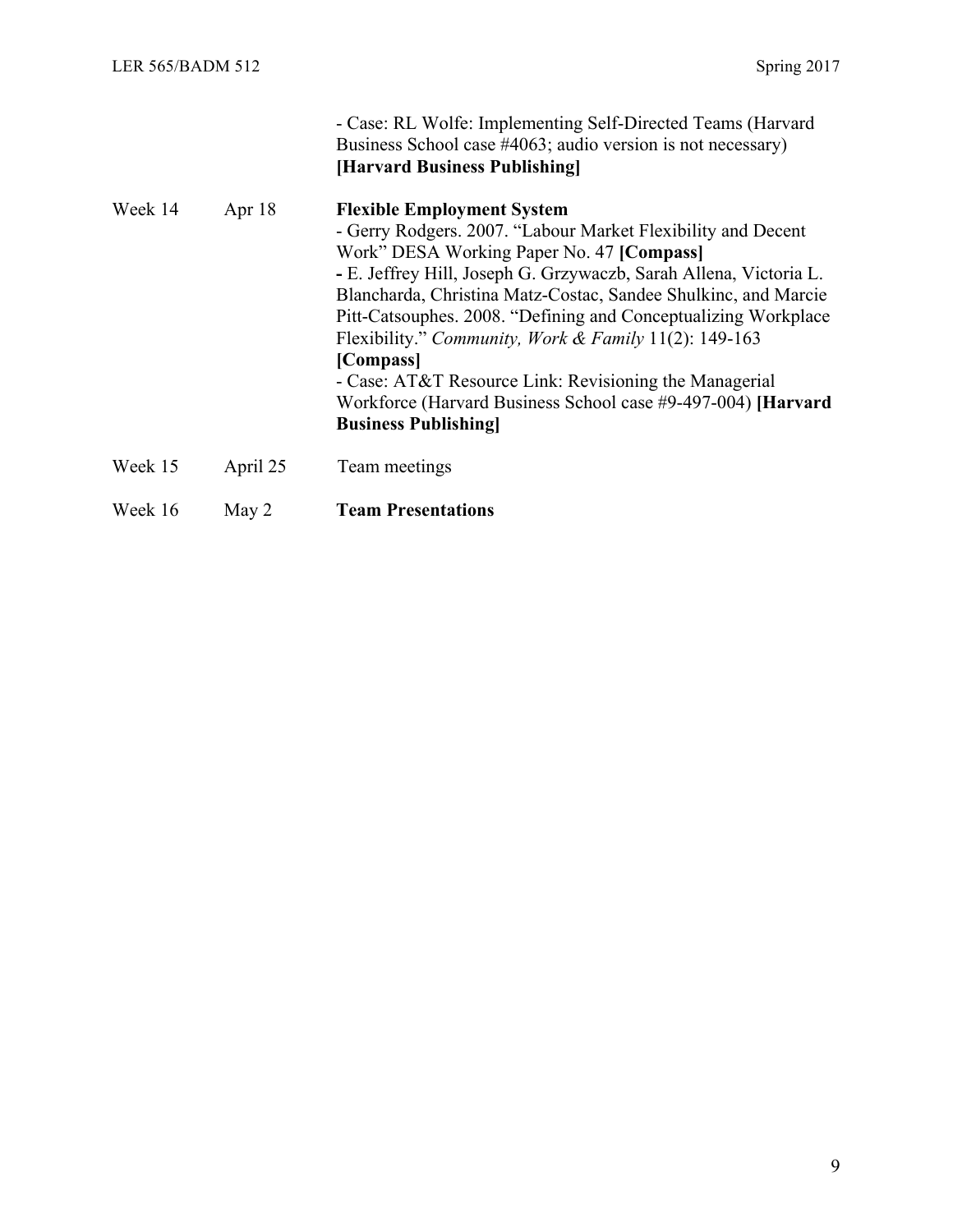### Team Project Peer Evaluation **SAMPLE**

Use this form to evaluate the contributions that your team members made to the overall performance of your group, including oral presentation and the final paper. The results will be used to adjust the group portion of each person's grade. As such, individual grades of group work can be either above or below the actual group.

Please complete and return this form via email to the instructor. Alternatively, type your response in the email.

The peer evaluation ratings are strictly confidential.

Note that you are **not** evaluating your own contributions, but the contributions of the others in your group.

In the section below, list the names of group members (other than yourself). Next to that, allocate points to each member, based on their contribution. You have a total number of 10 points per team member (other than yourself). If you assign 10 points to each member, you are saying that each person contributed equally.

Use the space below to add any comments, if necessary.

| <b>Names</b>                     | <b>Points</b> |
|----------------------------------|---------------|
|                                  |               |
| 2.                               |               |
| 3.                               |               |
|                                  |               |
|                                  |               |
| <b>Your comments (optional):</b> |               |
|                                  |               |